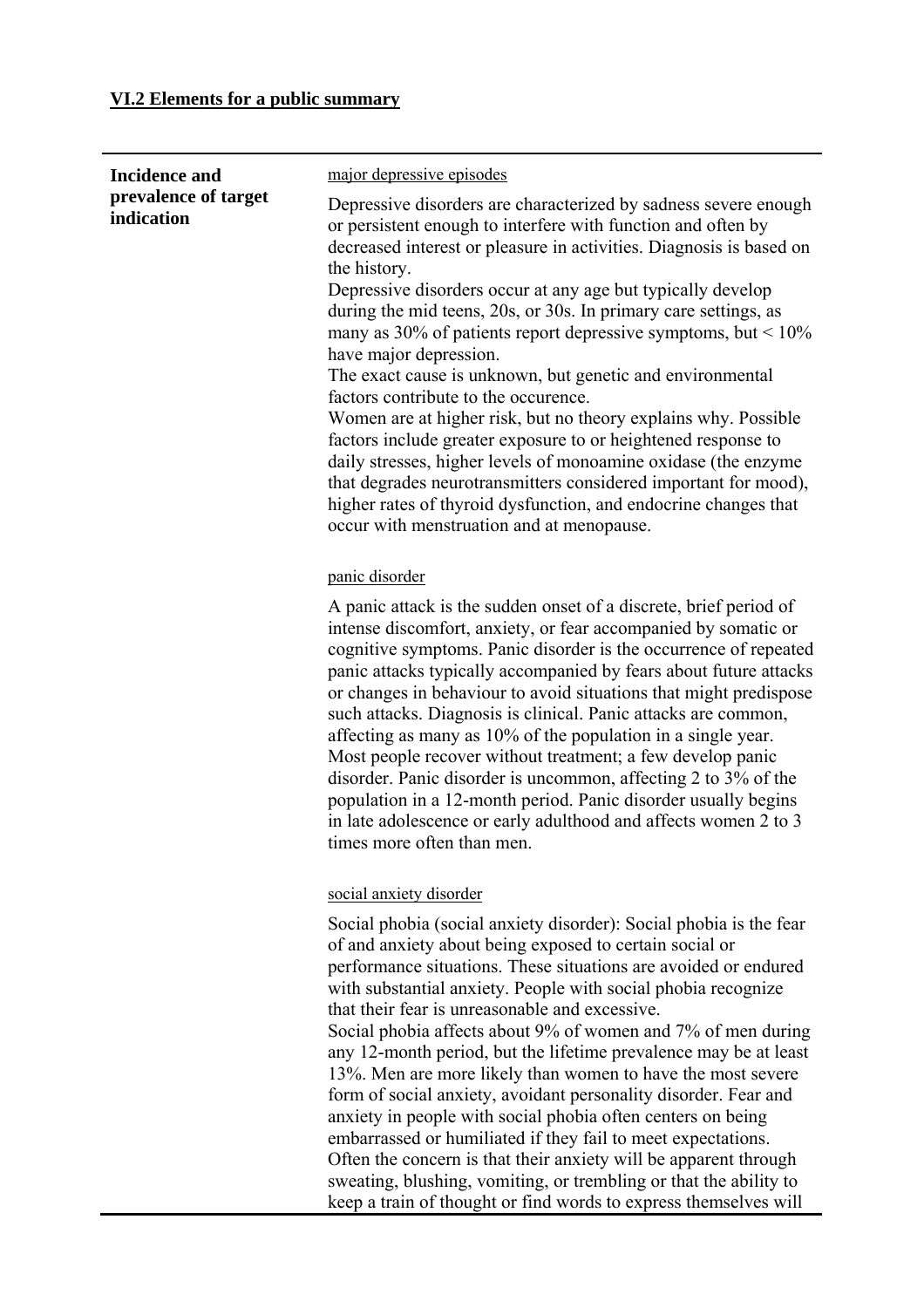be lost. Usually, the same activity done alone causes no anxiety.

generalised anxiety disorder

Generalized anxiety disorder (GAD) is characterized by excessive, almost daily anxiety and worry for  $\geq 6$  months about many activities or events. The cause is unknown, although it commonly coexists in people who have alcohol abuse, major depression, or panic disorder. Diagnosis is based on history and physical examination. Treatment is psychotherapy, drug therapy, or both.

GAD is common, affecting about 3% of the population within a 1-year period. Women are twice as likely to be affected as men. The disorder often begins in childhood or adolescence but may begin at any age.

The course is usually fluctuating and chronic, with worsening during stress. Most people with GAD have one or more other comorbid psychiatric disorders, including major depression, specific phobia, social phobia, and panic disorder.

#### obsessive-compulsive disorder

Obsessive-compulsive disorder (OCD) is characterized by anxiety-provoking ideas, images, or impulses (obsessions) and by urges (compulsions) to do something that will lessen the anxiety. The cause is unknown. Diagnosis is based on history. OCD occurs about equally in men and women and affects about 2% of the population.

Typically, affected people feel compelled to perform repetitive, purposeful rituals to balance their obsessions. Most rituals, such as hand washing or checking locks, are observable, but some mental rituals, such as silent repetitive counting or statements muttered under the breath, are not.

At some point, people with OCD recognize that their obsessions do not reflect real risks and that the behaviours they perform to relieve their concern are unrealistic and excessive. Preservation of insight, although sometimes slight, differentiates OCD from psychotic disorders, in which contact with reality is lost.

#### *VI.2.2 Summary of treatment benefits*

With respect to antidepressant effects, the efficacy signal in placebo-controlled studies of major depressive disorder is strong. The relative efficacy of escitalopram is strongest in subanalyses of patients with more severe depressive symptoms. Usually 2-4 weeks are necessary to obtain antidepressant response. After the symptoms resolve, treatment for at least 6 months is required for consolidation of the response.

Escitalopram is also effective and generally well tolerated in the treatment of moderate to severe generalized anxiety disorder (GAD) or social anxiety disorder (SAD), panic disorder (with or without agoraphobia) as well as obsessive-compulsive disorder (OCD). In panic disorder maximum effectiveness is reached after about 3 months. In social anxiety disorder treatment usually 2-4 weeks are necessary to obtain symptom relief and therapy for 12 weeks is recommended. In generalized anxiety disorder long term treatment benefits and dose should be re-evaluated at regular intervals. Similarly, OCD is a chronic disease, patients should be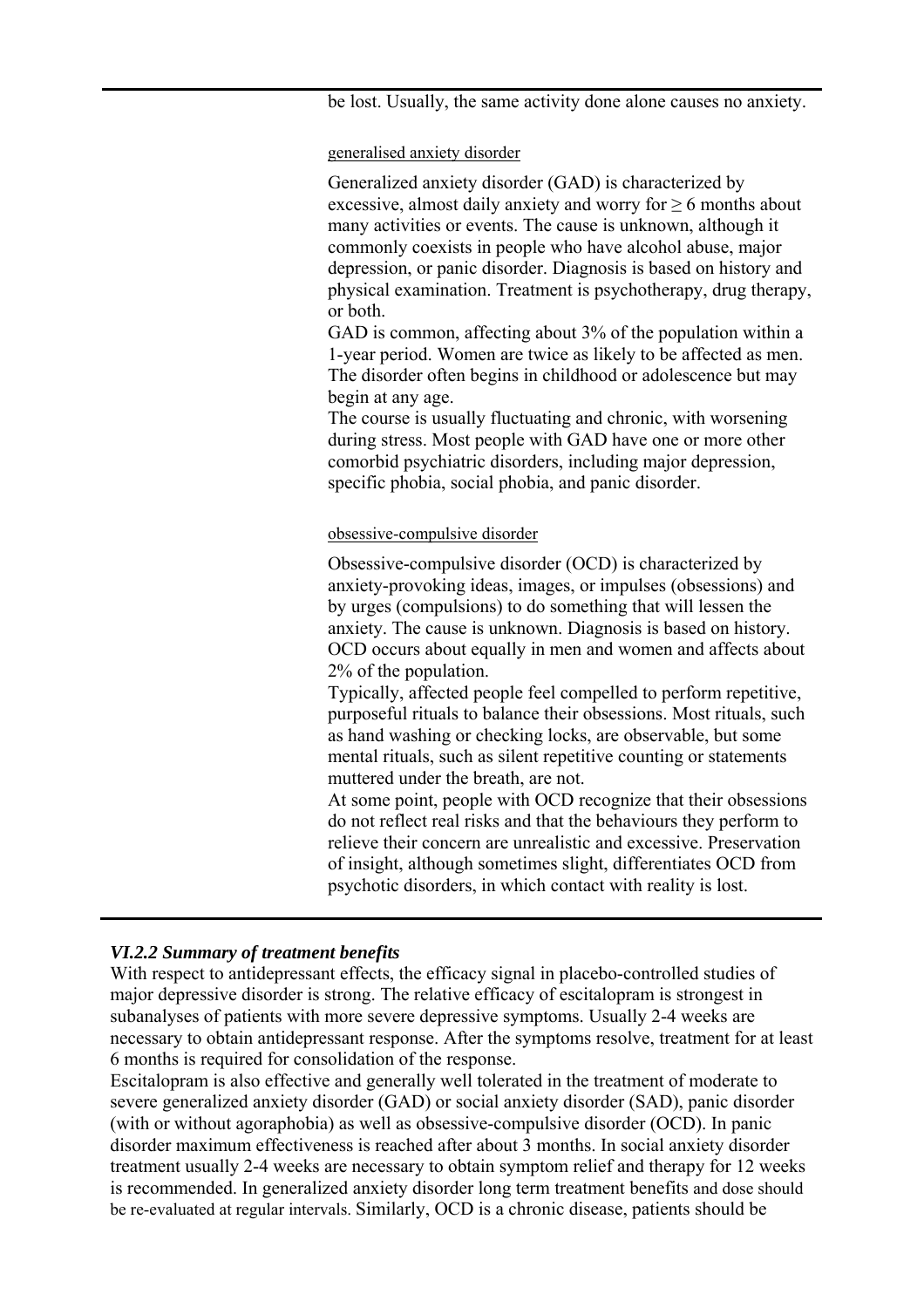treated for a sufficient period to ensure that they are symptom free and treatment benefits and dose should be re-evaluated at regular intervals.

A favourable pharmacokinetic profile permits once-daily administration of the drug. Available clinical data indicate that escitalopram is an effective first-line treatment option for the management of major depressive disorder (MDD), GAD, SAD, panic disorder and OCD.

#### *VI.2.3 Unknowns relating to treatment benefits*

The efficacy of escitalopram in social anxiety disorder has not been studied in elderly patients.

#### *VI.2.4 Summary of safety concerns*

#### **Important identified risks**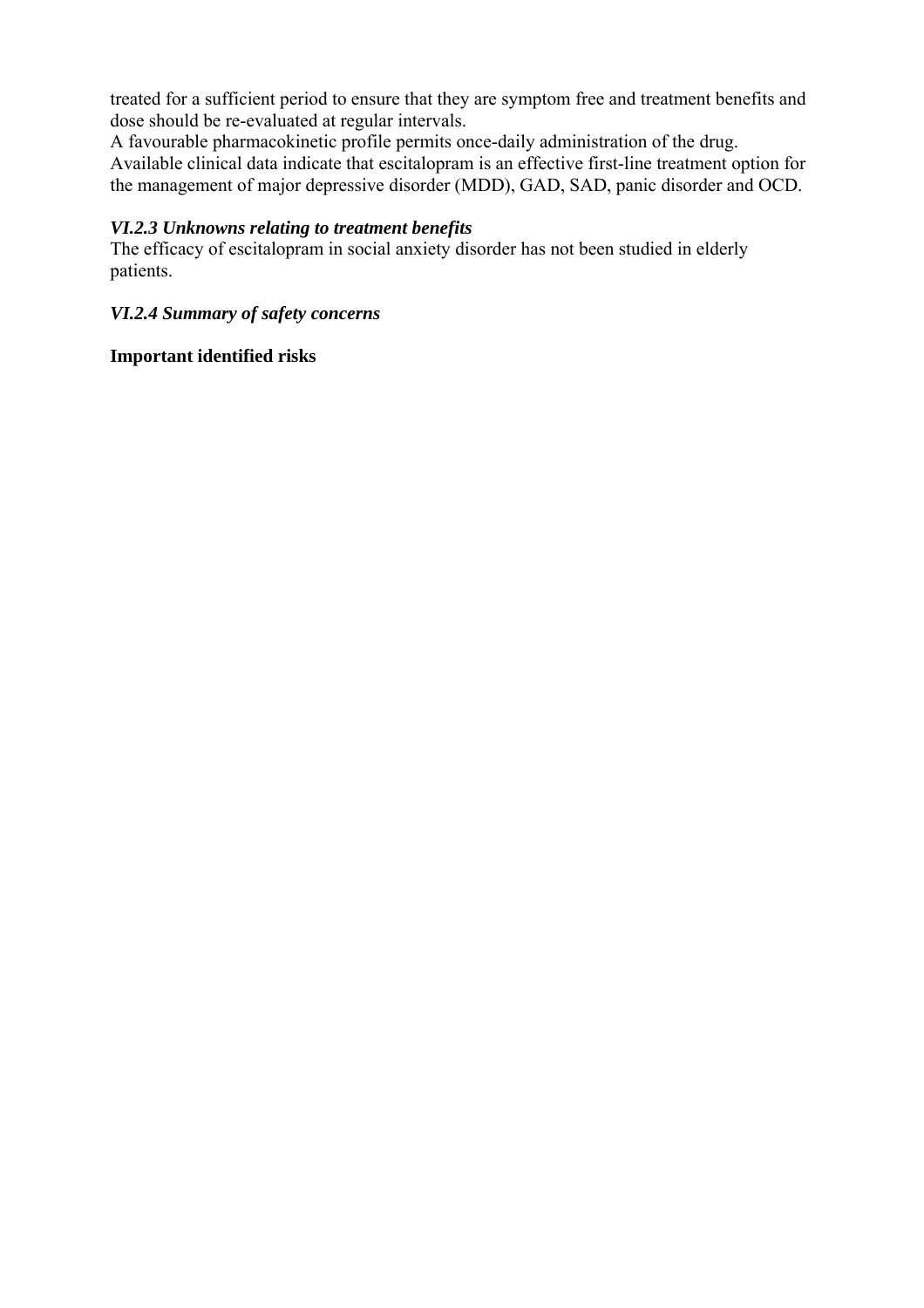| <b>Risk</b>                                                                                            | What is known                                                                                                                                                                                                                                                                                                                                                                                                                                                                                                                                                                                                                                                            | Preventability                                                                                                                                                                                                                                                                                                                                                                                                                                                                                                                                                    |
|--------------------------------------------------------------------------------------------------------|--------------------------------------------------------------------------------------------------------------------------------------------------------------------------------------------------------------------------------------------------------------------------------------------------------------------------------------------------------------------------------------------------------------------------------------------------------------------------------------------------------------------------------------------------------------------------------------------------------------------------------------------------------------------------|-------------------------------------------------------------------------------------------------------------------------------------------------------------------------------------------------------------------------------------------------------------------------------------------------------------------------------------------------------------------------------------------------------------------------------------------------------------------------------------------------------------------------------------------------------------------|
| Thoughts of killing or<br>harming oneself (Suicidal<br>behaviour, suicide ideation)                    | In the early stages of<br>recovery from depression<br>(especially the first 2 weeks)<br>suicidal ideation/behavior is                                                                                                                                                                                                                                                                                                                                                                                                                                                                                                                                                    | Yes, by monitoring for early<br>symptoms and by informing<br>the physician, close friends<br>and relatives.                                                                                                                                                                                                                                                                                                                                                                                                                                                       |
|                                                                                                        | more prominent, which is<br>especially true in the younger<br>(less than 25 years old)<br>patient population.                                                                                                                                                                                                                                                                                                                                                                                                                                                                                                                                                            | If you have thoughts of<br>killing or harming yourself at<br>any time, inform your<br>physician without delay or<br>seek for medical care in the<br>closest medical facility.<br>You will perhaps consider<br>useful to inform your close<br>friends or relatives that you<br>suffer from depressions or<br>anxious disorders and to ask<br>them to read the present<br>Package Leaflet. You could<br>ask them to tell you, if they<br>believe that your depression<br>or anxiety is getting worse, or<br>if they are worried about<br>changes in your behaviour. |
| Heart rhythm problems (QT)<br>prolongation, ventricular<br>arrhythmia including torsade<br>de pointes) | Escitalopram has been found<br>to cause dose-dependent<br>heart rhythm problems,<br>predominantly in patients of<br>female gender, with<br>decreased levels of potassium<br>in the blood (hypokalaemia)<br>as a result of vomiting and/or<br>diarrhea or usage of diuretics<br>(water tablets), or with pre-<br>existing heart rhythm<br>problems (QT-prolongation)<br>or other types of heart<br>diseases as well as in patients<br>taking some other<br>medications concomitantly.<br>Caution is advised in patients<br>with significant slowing of<br>the heart rhythm; or in<br>patients with history of a<br>recent heart attack or<br>uncompensated heart failure. | Yes, by having the physician<br>take a thorough patient<br>history, checking for<br>concomitant medications,<br>doing blood-work, running<br>an ECG.                                                                                                                                                                                                                                                                                                                                                                                                              |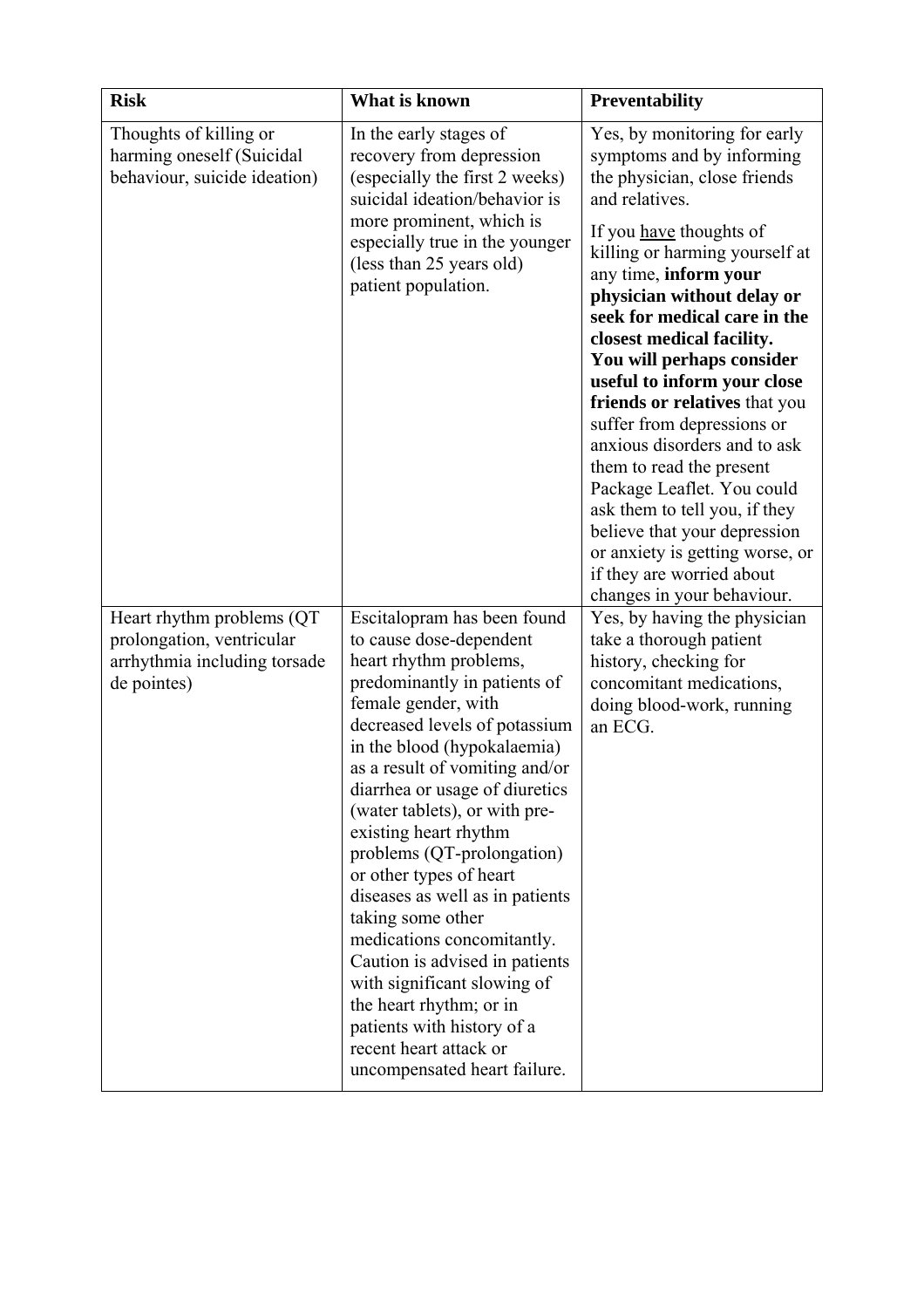| A life-threatening syndrome<br>that develops due to high<br>levels of the chemical<br>serotonin (Serotonin<br>syndrome) | Serotonin syndrome occurs<br>when you take medications<br>that cause high levels of the<br>chemical serotonin to<br>accumulate in your body.<br>Serotonin syndrome can<br>occur when you increase the<br>dose of such a drug or add a<br>new drug to your regimen.<br>Serotonin syndrome<br>symptoms typically occur<br>within several hours of taking<br>a new drug or increasing the<br>dose of a drug you're already<br>taking. Signs and symptoms<br>include: Agitation or<br>restlessness, confusion, rapid<br>heart rate and high blood<br>pressure, dilated pupils, loss | Yes, by being aware of the<br>risk of serotonin syndrome<br>when taking certain<br>medicines or increasing their<br>dosages as well as by having<br>the physician take a thorough<br>patient history, checking for<br>concomitant medications, and<br>monitoring the patient<br>especially after increase of<br>drug dosages and/or after<br>certain drugs have been<br>added to the therapy. |
|-------------------------------------------------------------------------------------------------------------------------|---------------------------------------------------------------------------------------------------------------------------------------------------------------------------------------------------------------------------------------------------------------------------------------------------------------------------------------------------------------------------------------------------------------------------------------------------------------------------------------------------------------------------------------------------------------------------------|-----------------------------------------------------------------------------------------------------------------------------------------------------------------------------------------------------------------------------------------------------------------------------------------------------------------------------------------------------------------------------------------------|
|                                                                                                                         |                                                                                                                                                                                                                                                                                                                                                                                                                                                                                                                                                                                 |                                                                                                                                                                                                                                                                                                                                                                                               |
|                                                                                                                         |                                                                                                                                                                                                                                                                                                                                                                                                                                                                                                                                                                                 |                                                                                                                                                                                                                                                                                                                                                                                               |
|                                                                                                                         |                                                                                                                                                                                                                                                                                                                                                                                                                                                                                                                                                                                 |                                                                                                                                                                                                                                                                                                                                                                                               |
|                                                                                                                         |                                                                                                                                                                                                                                                                                                                                                                                                                                                                                                                                                                                 |                                                                                                                                                                                                                                                                                                                                                                                               |
|                                                                                                                         | of muscle coordination or                                                                                                                                                                                                                                                                                                                                                                                                                                                                                                                                                       |                                                                                                                                                                                                                                                                                                                                                                                               |
|                                                                                                                         | twitching muscles, heavy<br>sweating, diarrhea, headache,<br>shivering, goose bumps.                                                                                                                                                                                                                                                                                                                                                                                                                                                                                            |                                                                                                                                                                                                                                                                                                                                                                                               |
|                                                                                                                         | Severe serotonin syndrome<br>can be life-threatening. Signs<br>and symptoms include: High<br>fever, seizures, irregular<br>heartbeat, unconsciousness.                                                                                                                                                                                                                                                                                                                                                                                                                          |                                                                                                                                                                                                                                                                                                                                                                                               |

### **Important potential risks:**

| <b>Risk</b>                               | What is known (Including reason why it is considered a<br>potential risk)                                              |
|-------------------------------------------|------------------------------------------------------------------------------------------------------------------------|
| Stopping of the heart<br>(Cardiac arrest) | Severe rhythm abnoramities/slowing of the heart that have<br>been associated with escital opram can cause the heart to |
|                                           | stop.                                                                                                                  |

| <b>Risk</b>                   | What is known (Including reason why it is considered a<br>potential risk) |
|-------------------------------|---------------------------------------------------------------------------|
| Increased pressure in the eye | Recent exposure to antidepressant drugs is associated with                |
| (Angle closure glaucoma)      | an increased risk of acute angle closure glaucoma.                        |

| <b>Risk</b>                   | What is known (Including reason why it is considered a   |
|-------------------------------|----------------------------------------------------------|
|                               | potential risk)                                          |
| Bone fractures occurring      | Epidemiological studies, mainly conducted in patients 50 |
| without high force impact or  | years of age and older, show an increased risk of bone   |
| stress, but rather due to     | fractures in patients receiving SSRIs and TCAs. The      |
| trivial injury as a result of | mechanism leading to this risk is unknown.               |
| weakened bones                |                                                          |
| (Pathological bone fractures) |                                                          |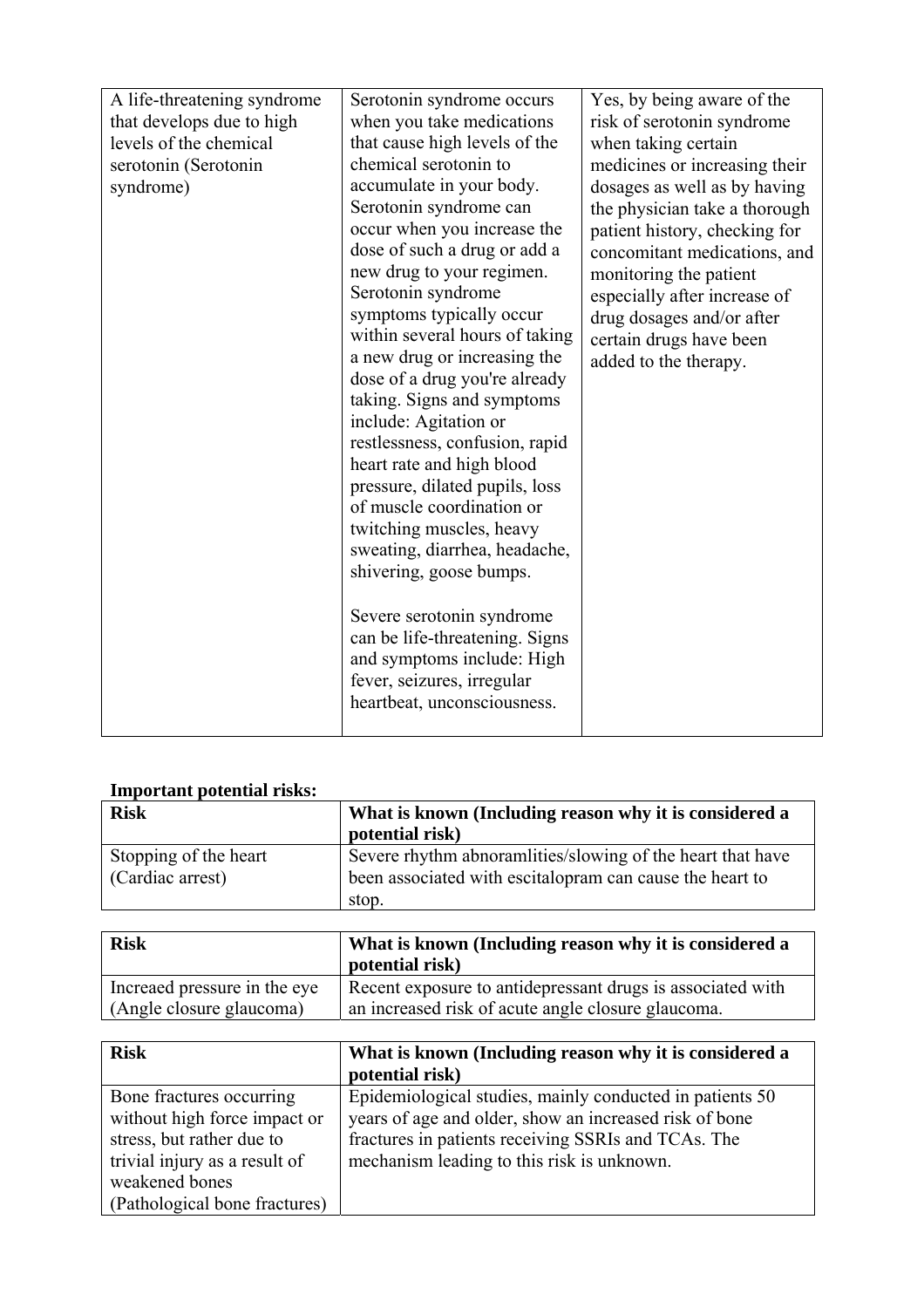| <b>Risk</b>                   | What is known (Including reason why it is considered a<br>potential risk) |
|-------------------------------|---------------------------------------------------------------------------|
| Condition of newborns in      | Epidemiological data have suggested that the use of SSRIs in              |
| which the blood pressure in   | pregnancy, particular in late pregnancy, may increase the                 |
| the lungs (pulmonary artery   | risk of persistent pulmonary hypertension in the newborn                  |
| system) is higher than normal | (PPHN). The observed risk was approximately 5 cases per                   |
| (Persistent pulmonary)        | 1000 pregnancies. In the general population 1 to 2 cases of               |
| hypertension in neonates)     | PPHN per 1000 pregnancies occur.                                          |

| <b>Risk</b>               | What is known (Including reason why it is considered a   |  |
|---------------------------|----------------------------------------------------------|--|
|                           | potential risk)                                          |  |
| Inflammation of the liver | The frequency of hepatitis associated with escital opram |  |
| $\Box$ (Hepatitis)        | administration is not known.                             |  |

| <b>Risk</b>      | What is known (Including reason why it is considered a<br>potential risk)                                                                                                                                                                                                                                        |
|------------------|------------------------------------------------------------------------------------------------------------------------------------------------------------------------------------------------------------------------------------------------------------------------------------------------------------------|
| Male infertility | Animal data have shown that a similar medication (i.e.<br>citalopram) may affect sperm quality. Human case reports<br>with some SSRIs (i.e. same class of medicines as<br>escital option have shown that an effect on sperm quality is<br>reversible. Impact on human fertility has not been observed<br>so far. |

| <b>Risk</b>                                                       | What is known (Including reason why it is considered a<br>potential risk)                                                                                                                                                                                                                                                          |
|-------------------------------------------------------------------|------------------------------------------------------------------------------------------------------------------------------------------------------------------------------------------------------------------------------------------------------------------------------------------------------------------------------------|
| Involuntary muscle<br>contractions/convulsions/fits<br>(Seizures) | A seizure is an episode of abnormal electrical activity in the<br>brain which causes a person's body to shake rapidly and<br>uncontrollably. SSRIs, including escitalopram, should be avoided<br>in patients with unstable epilepsy and patients with controlled<br>epilepsy should be closely monitored as an increase in seizure |
|                                                                   | frequency is possible.                                                                                                                                                                                                                                                                                                             |

| <b>Risk</b>                                      | What is known (Including reason why it is considered a<br>potential risk)                                                                                                                                                                             |
|--------------------------------------------------|-------------------------------------------------------------------------------------------------------------------------------------------------------------------------------------------------------------------------------------------------------|
| Abnormally elevated or<br>irritable mood (Mania) | Mania is a state of abnormally elevated or irritable mood,<br>arousal, and/or energy levels. SSRIs, should be used with<br>caution in patients with a history of mania/hypomania and<br>should be discontinued in any patient entering a manic phase. |

| <b>Risk</b>                                                                                                          | What is known (Including reason why it is considered a<br>potential risk)                                                                                                                                                                                                             |
|----------------------------------------------------------------------------------------------------------------------|---------------------------------------------------------------------------------------------------------------------------------------------------------------------------------------------------------------------------------------------------------------------------------------|
| Bleeding, because of<br>problems with the clotting of<br>blood (Haemorrhage due to<br>altered anticoagulant effects) | There have been reports of cutaneous bleeding abnormalities,<br>such as ecchymoses and purpura, with SSRIs. Caution is<br>advised in patients taking SSRIs, particularly in concomitant<br>use with oral anticoagulants, with medicinal products known<br>to affect platelet function |

| <b>Risk</b>                 | What is known (Including reason why it is considered a<br>potential risk) |
|-----------------------------|---------------------------------------------------------------------------|
| Low levels of sodium in the | Hyponatraemia has been reported rarely with the use of                    |
| blood (Hyponatraemia)       | SSRIs, and generally resolves on discontinuation of therapy.              |